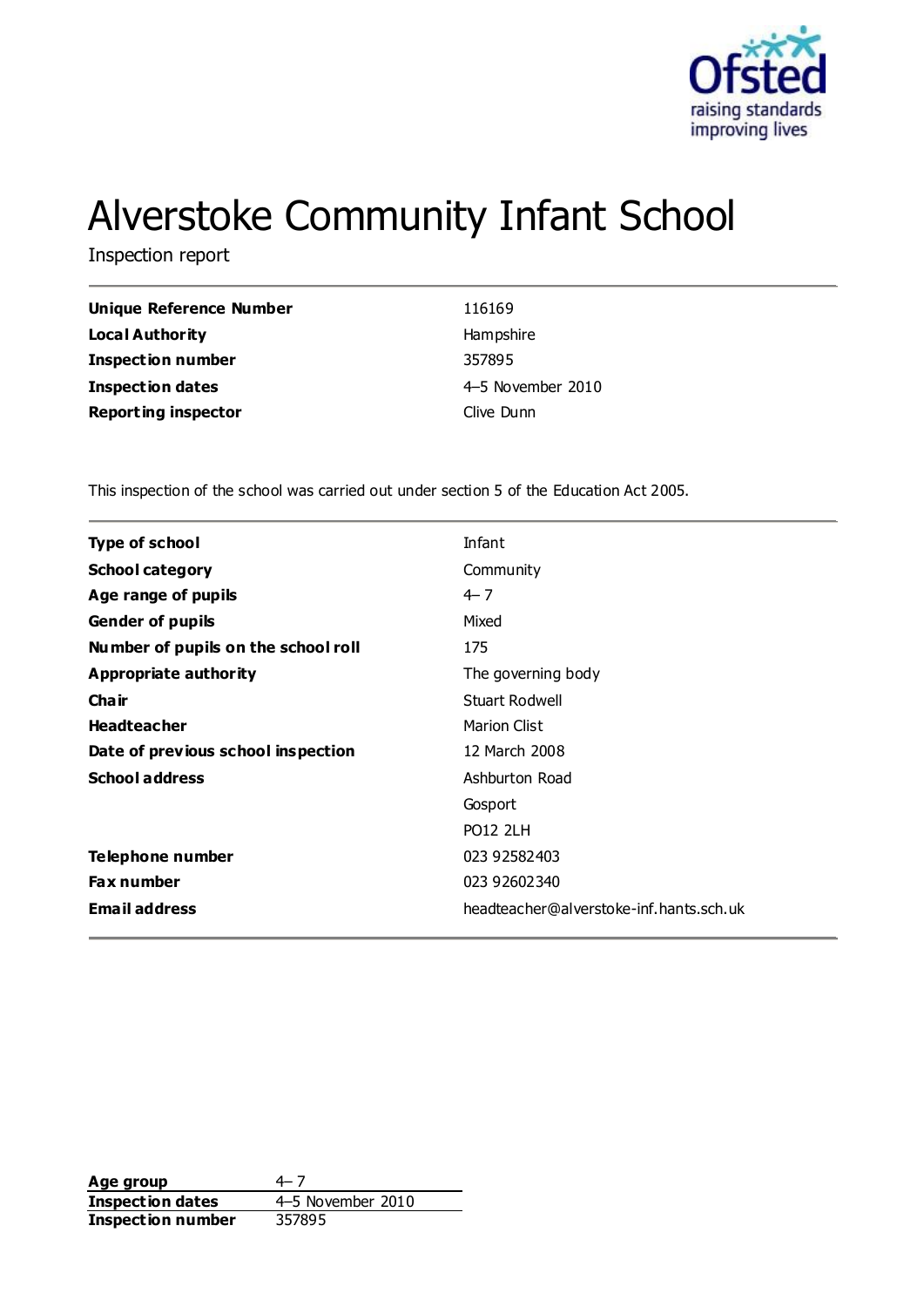The Office for Standards in Education, Children's Services and Skills (Ofsted) regulates and inspects to achieve excellence in the care of children and young people, and in education and skills for learners of all ages. It regulates and inspects childcare and children's social care, and inspects the Children and Family Court Advisory Support Service (Cafcass), schools, colleges, initial teacher training, work-based learning and skills training, adult and community learning, and education and training in prisons and other secure establishments. It assesses council children's services, and inspects services for looked after children, safeguarding and child protection.

Further copies of this report are obtainable from the school. Under the Education Act 2005, the school must provide a copy of this report free of charge to certain categories of people. A charge not exceeding the full cost of reproduction may be made for any other copies supplied.

If you would like a copy of this document in a different format, such as large print or Braille, please telephone 0300 1234 234, or email **[enquiries@ofsted.gov.uk](mailto:enquiries@ofsted.gov.uk)**.

You may copy all or parts of this document for non-commercial educational purposes, as long as you give details of the source and date of publication and do not alter the documentation in any way.

To receive regular email alerts about new publications, including survey reports and school inspection reports, please visit our website and go to 'Subscribe'.

Royal Exchange Buildings St Ann's Square Manchester M2 7LA T: 0300 1234 234 Textphone: 0161 618 8524 E: **[enquiries@ofsted.gov.uk](mailto:enquiries@ofsted.gov.uk)**

W: **[www.ofsted.gov.uk](http://www.ofsted.gov.uk/)**

© Crown copyright 2010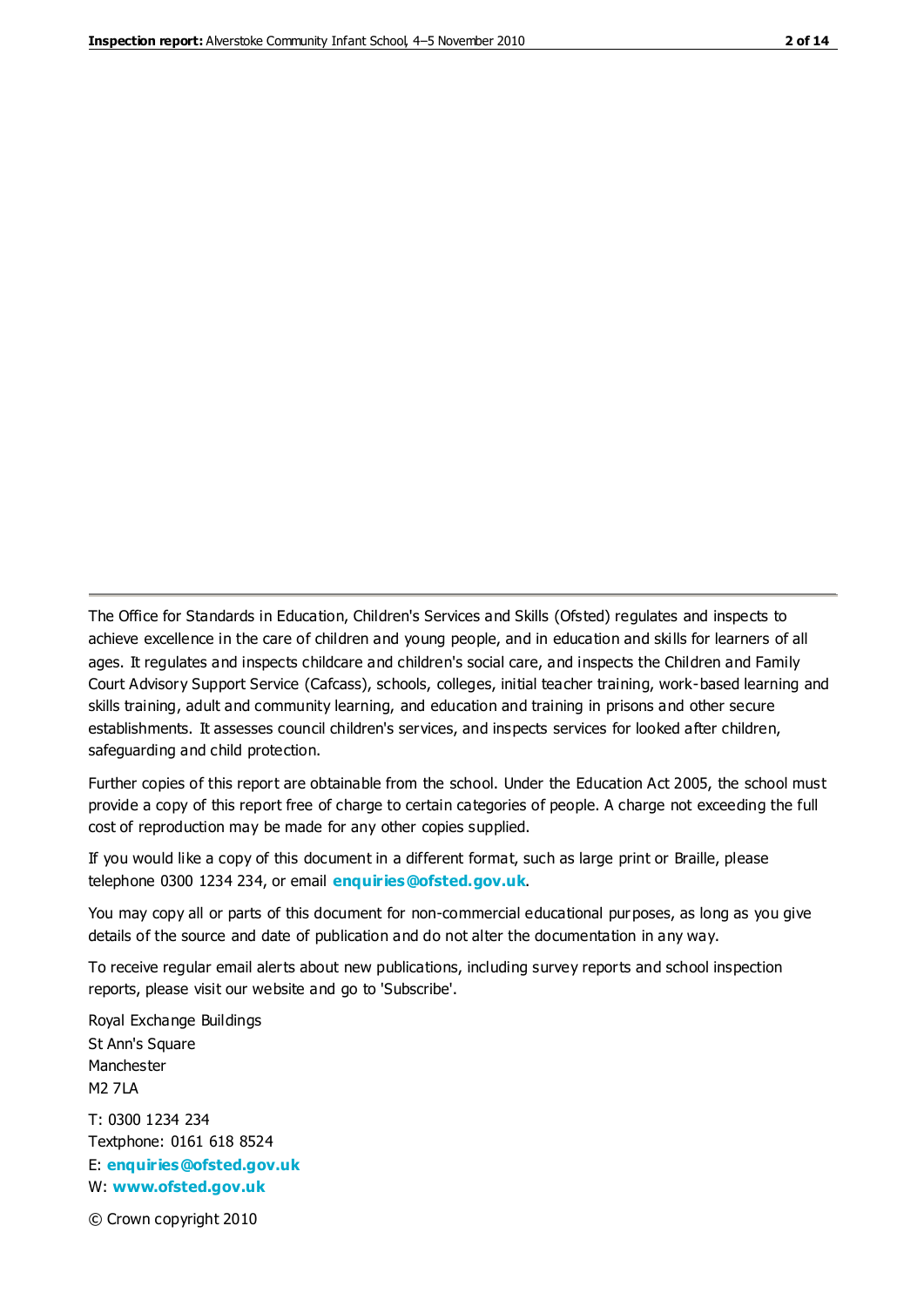# **Introduction**

This inspection was carried out by three additional inspectors. They watched 10 lessons taught by seven staff. They also carried out seven shorter observations to observe pupils working independently and they watched a range of intervention programmes and individual support sessions. Inspectors met with groups of pupils, staff and governors and they spoke with parents and carers. They observed the school's work including playtime, lunchtime and assembly, and looked at planning, monitoring, a range of policy documents and records, the governing body minutes, letters sent to parents and carers, and a range of pupils' work and assessments. They also looked at 79 questionnaires returned by parents and carers, and 20 from staff.

The inspection team reviewed many aspects of the school's work. It looked in detail at the following:

- $\blacksquare$  How successfully the school meets the needs of different groups to enable them to do as well as they can, particularly the less able in reading and the more able in writing.
- $\blacksquare$  How accurately the school has evaluated the strengths in pupils' outcomes, particularly the extent to which pupils develop skills for the next stage of their education.
- $\blacksquare$  How effective leaders and managers are in improving the quality of teaching.

# **Information about the school**

This two-form entry infant school is smaller than average. The proportion of pupils with special educational needs and/or disabilities is much lower than found nationally and there are currently no pupils with a statement of special educational needs. The largest groups are pupils with speech, language and communication needs and pupils with moderate learning difficulties. Pupils are mainly White British and few pupils speak English as an additional language. The proportion of pupils known to be eligible for free school meals is lower than average.

There is no on-site childcare provision. Pupils share childcare with the linked junior school at the Parish Centre.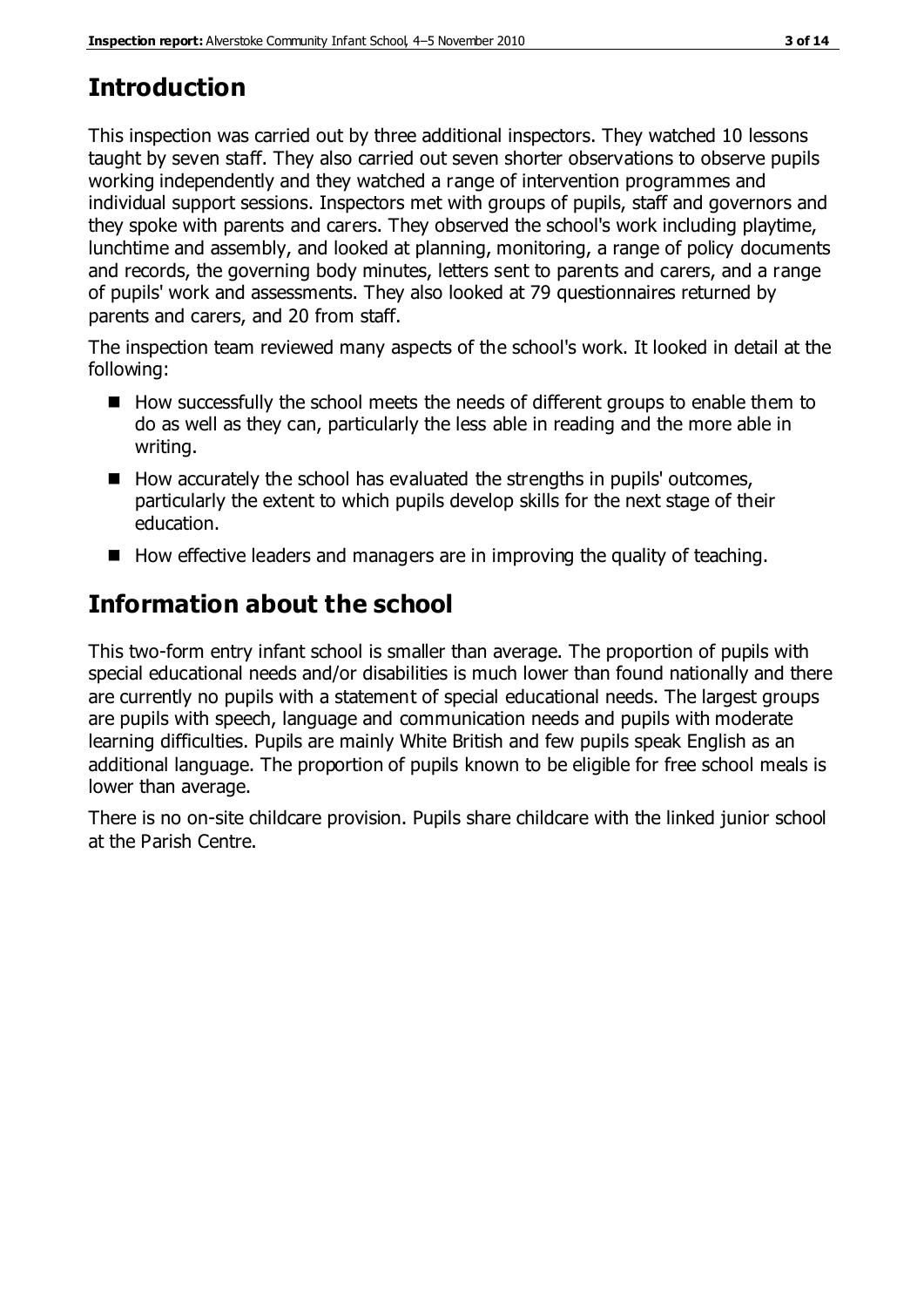**Inspection grades: 1 is outstanding, 2 is good, 3 is satisfactory, and 4 is inadequate** Please turn to the glossary for a description of the grades and inspection terms

# **Inspection judgements**

| Overall effectiveness: how good is the school?  |  |  |
|-------------------------------------------------|--|--|
| The school's capacity for sustained improvement |  |  |
|                                                 |  |  |

#### **Main findings**

'Work, play, share, care' is this outstanding school's motto and pupils do all of these things exceptionally well. This is because of the highly effective provision. As one parent put it, 'This school provides a wonderful learning environment, both inside and out for my child.' Parents and carers are overwhelmingly positive and this was typical of many comments. High attendance reflects pupils' enjoyment of school. 'My child is so happy here, he wants to come to school on Saturdays,' was a repeated sentiment. Achievement is outstanding because pupils make exceptional progress to reach a high level of attainment in reading, writing and mathematics. In addition, pupils make excellent progress in developing a wide range of personal skills so that they are exceptionally well prepared for their next schools.

Children settle very quickly into the Early Years Foundation Stage and the outstanding care, teaching and environment ensure they make significant gains in their learning. Throughout the school, excellent use is made of both the indoor and outdoor environment to provide rich learning experiences. There is a strong focus on developing effective learning skills, with pupils actively involved in working independently and collaboratively to tackle challenges, solve problems, make decisions and think for themselves. Teachers and teaching assistants are highly effective in supporting, questioning and challenging pupils. Through excellent observation and assessment procedures, they also customise the experience to sustain a high level of challenge. This approach is particularly successful because of pupils' highly considerate, mutually supportive behaviour. In most areas, progress is consistently outstanding for different groups, including pupils with special educational needs and/or disabilities. However, the school has accurately identified that in reading, although lower-attaining pupils make good progress, this is not as rapid as for their peers. This is because pupils do not always have a clear idea of what they are supposed to be learning and at times do not readily use their knowledge of letter sounds to read unfamiliar words.

Leaders and managers at all levels are relentless in seeking ways to improve further. The governing body makes a significant contribution. It maintains a fine balance between vigorous challenge to the school's leaders and effective contribution to the work of the school. Collectively, leaders are highly effective in bringing about improvements, for example in raising the quality of teaching to outstanding. There is a strong commitment to working in partnership with others to improve provision for all, including additional support for vulnerable pupils. The school takes a lead in developing these links, which make an excellent contribution to pupils' outstanding achievement and well-being. Planning for further improvement is precise and based on extensive and accurate self-evaluation. There is a firmly established trend of improving progress and raising attainment in all areas, including for more-able writers. This, and the school's considerable success in improving provision since the last inspection, mean the capacity to sustain further improvement is outstanding.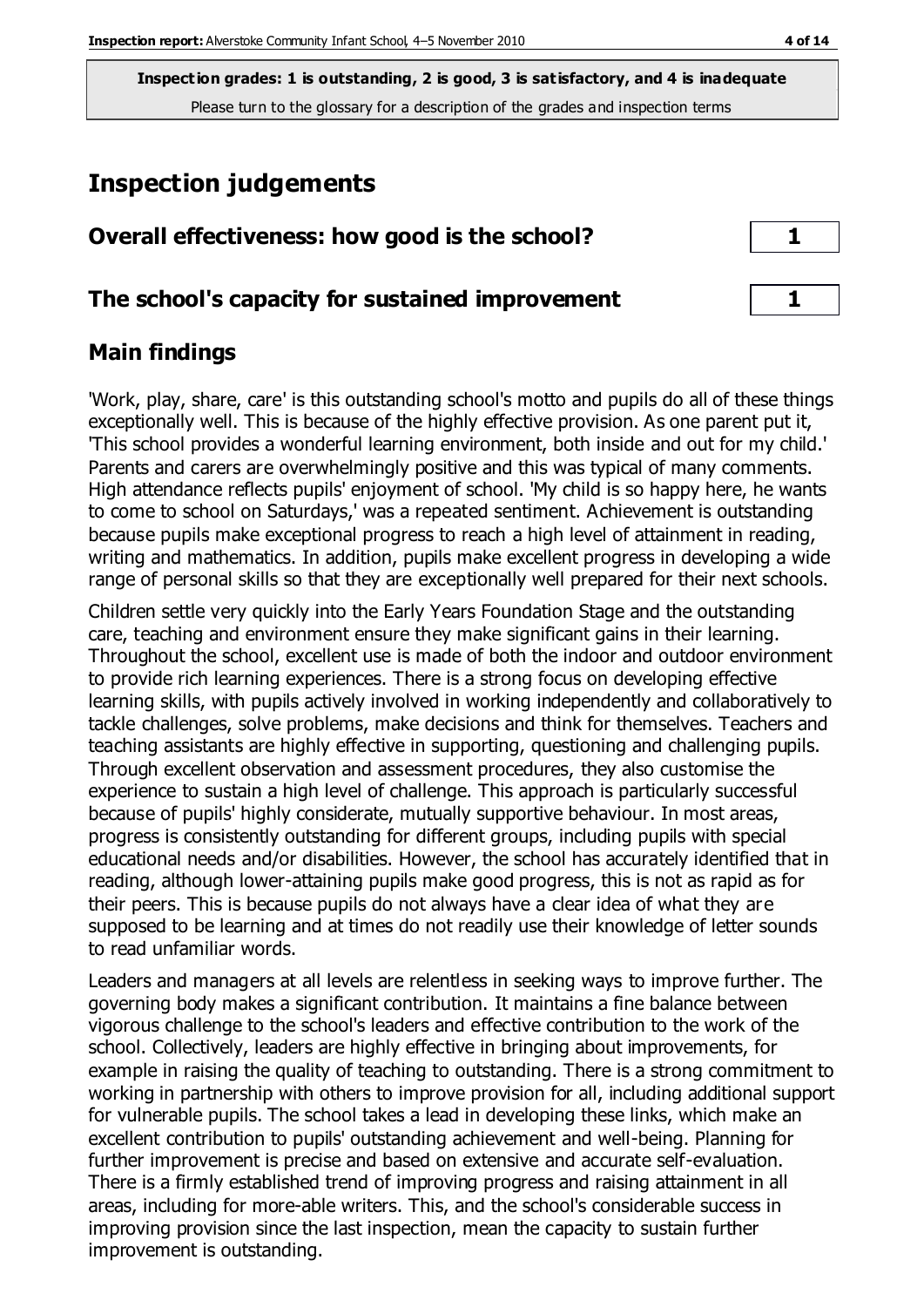**Inspection grades: 1 is outstanding, 2 is good, 3 is satisfactory, and 4 is inadequate** Please turn to the glossary for a description of the grades and inspection terms

#### **What does the school need to do to improve further?**

- Raise attainment in reading further by improving rates of progress for lowerattaining pupils by:
	- making sure that reading activities are well planned and have a clear purpose so  $\qquad \qquad$ that pupils know what they should achieve
	- enabling pupils to make better use of their knowledge of letter sounds to read unfamiliar words.

#### **Outcomes for individuals and groups of pupils 1**

Children enter school with a wide range of abilities, but just below the expected level overall. Through all year groups, pupils make excellent progress so that they are extremely well equipped with a range of independent learning skills. They are able to work purposefully and productively without direction from an adult. Pupils' rapid gains in their learning are particularly evident during the parts of the lesson when they are working independently or collaboratively on activities or challenges. For example, in a mathematics lesson in Year 2 on measurement, more-able pupils were highly motivated by the challenge of measuring snakes formed into different shapes. Pupils confidently used their problem solving skills and a range of equipment to reach accurate answers. In the same lesson, the teaching assistant very effectively supported the less-able pupils, ensuring that they maintained enough independence to achieve well in their task. Different groups achieve extremely well, including pupils with special educational needs and/or disabilities. Boys attain particularly well by the end of Year 2 when compared with their peers nationally.

Pupils' social development and their success in communicating, negotiating and supporting each other, is striking. Pupils engage well in a range of cultural activities. Their good and improving knowledge and understanding of different cultures have resulted from changes in the curriculum following recent staff training, though the school has correctly identified this area for further development. The school's approach to independent learning enables pupils to think and reflect deeply about their experiences. Pupils are able to transfer these positive learning attitudes and skills when required to do tasks that are more formal. For example, in an English lesson in Year 1 about Guy Fawkes, pupils sustained their effort when writing independently for a considerable length of time. This, combined with their ready use of letter sound mats, vocabulary flash cards and the precisely targeted guidance of the teacher, ensured their achievement was outstanding. By the time pupils reach Year 2, the quality of writing is extremely impressive and the number on track to attain the higher level has risen significantly this year. Pupils actively engage with activities supportive of developing healthy lifestyles with the same high levels of enthusiasm that they approach most aspects of school life. Their contribution and involvement in this very cohesive learning community is significant and they feel completely safe in this exceptionally positive environment.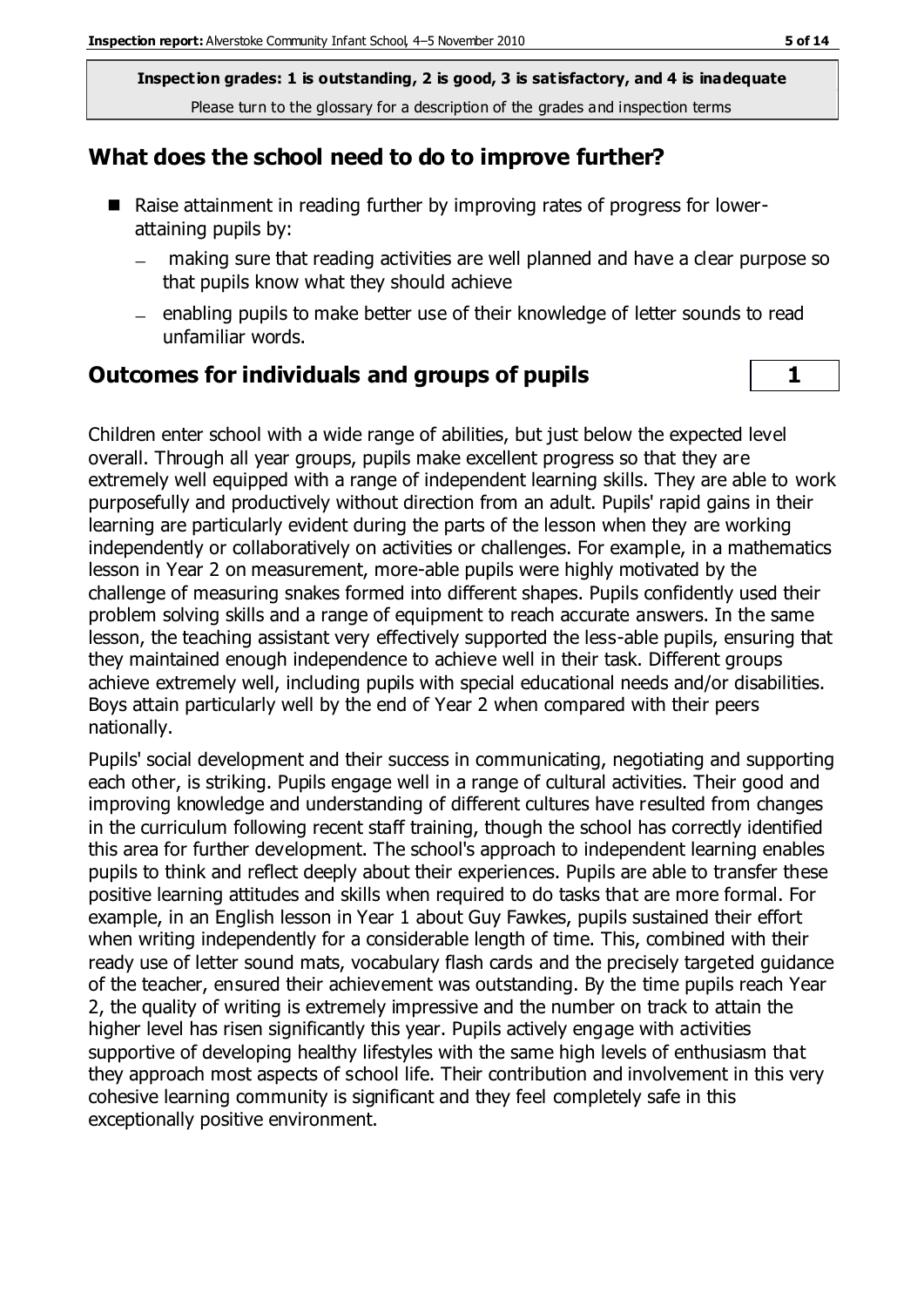Please turn to the glossary for a description of the grades and inspection terms

These are the grades for pupils' outcomes

| Pupils' achievement and the extent to which they enjoy their learning                                                     | 1            |
|---------------------------------------------------------------------------------------------------------------------------|--------------|
| Taking into account:<br>Pupils' attainment <sup>1</sup>                                                                   | 1            |
| The quality of pupils' learning and their progress                                                                        | $\mathbf{1}$ |
| The quality of learning for pupils with special educational needs and/or disabilities<br>and their progress               | 1            |
| The extent to which pupils feel safe                                                                                      | 1            |
| Pupils' behaviour                                                                                                         | 1            |
| The extent to which pupils adopt healthy lifestyles                                                                       | 1            |
| The extent to which pupils contribute to the school and wider community                                                   | 1            |
| The extent to which pupils develop workplace and other skills that will contribute to<br>their future economic well-being |              |
| Taking into account:<br>Pupils' attendance <sup>1</sup>                                                                   | 1            |
| The extent of pupils' spiritual, moral, social and cultural development                                                   |              |

<sup>1</sup> The grades for attainment and attendance are: 1 is high; 2 is above average; 3 is broadly average; and 4 is low

## **How effective is the provision?**

A child-centred approach to developing all aspects of provision has led to the outstanding outcomes for pupils. Transition arrangements at all levels are exemplary and reflect the high level of care for pupils throughout their time at the school. Support for vulnerable pupils is excellent and meets academic, emotional and social needs as appropriate. Identification of groups and individuals at risk of not achieving at the excellent level of others in the school has been a focus of improvement and these groups have been very well targeted. High quality interventions and a range of additional support programmes make a significant contribution to the outstanding progress overall, including for those with special educational needs and/or disabilities.

The effectiveness with which adults promote learning during independent tasks was evident in a Year 1 lesson about money. The teacher used excellent questioning to challenge individuals in a lesson where different tasks had already been set according to need. The curriculum offers pupils a rich variety of linked experiences, including through extensive extra-curricular and enrichment opportunities. Teachers effectively give pupils a context for their learning and draw links with the real world. Pupils use their own information and communication technology skills widely across the curriculum and teachers use new technology well in lessons to support learning. Teachers have high expectations of what pupils can achieve. Systematic assessment of pupils' progress is used well to ensure learning opportunities are closely matched to different needs within the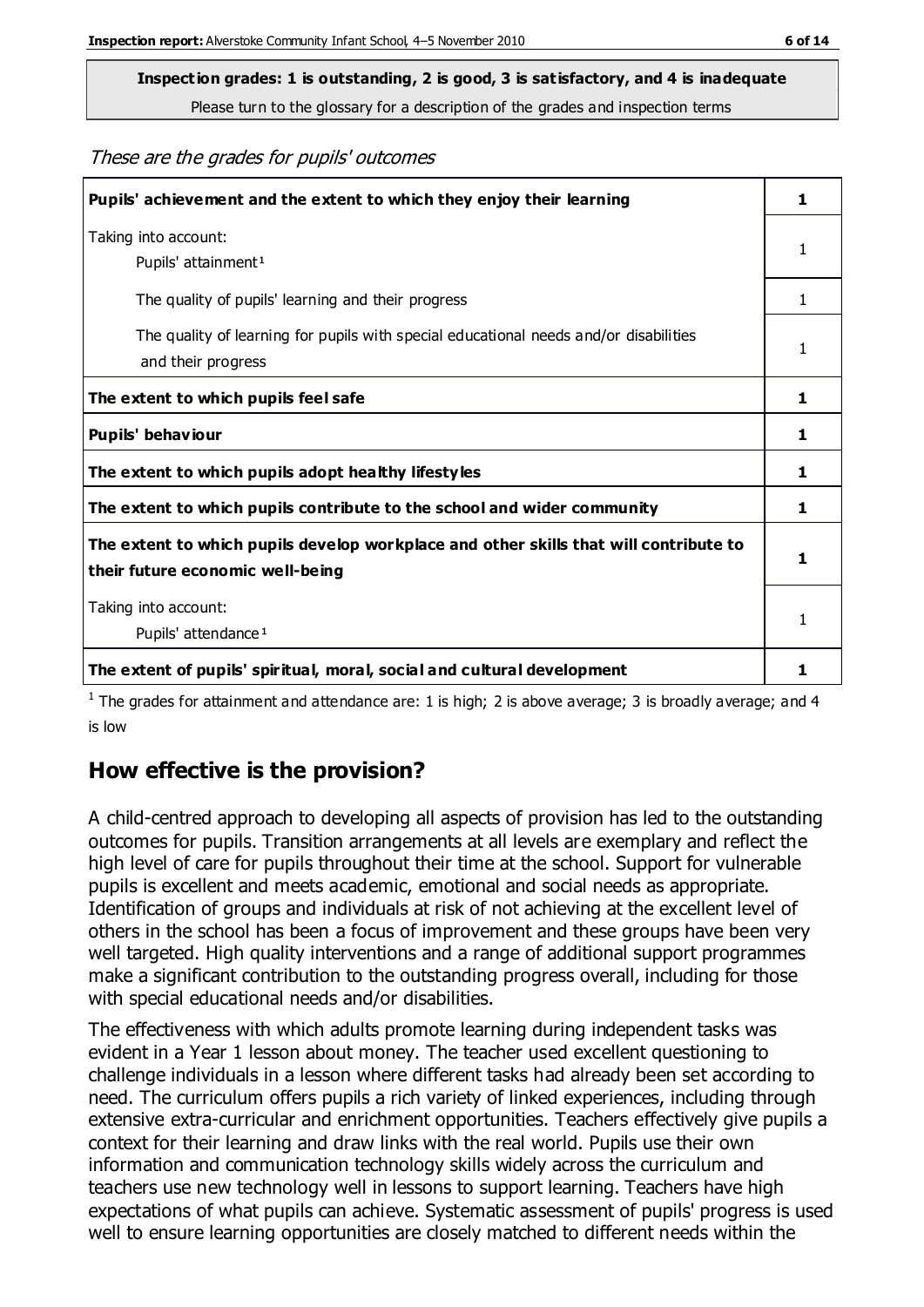Please turn to the glossary for a description of the grades and inspection terms

class. Pupils are regularly involved in assessing their own learning. This develops gradually, so that by Year 2, pupils can describe how they use individual targets to improve their work and assess their own work to show when they have met them.

These are the grades for the quality of provision

| The quality of teaching                                                                                    |  |
|------------------------------------------------------------------------------------------------------------|--|
| Taking into account:<br>The use of assessment to support learning                                          |  |
| The extent to which the curriculum meets pupils' needs, including, where relevant,<br>through partnerships |  |
| The effectiveness of care, guidance and support                                                            |  |

## **How effective are leadership and management?**

The senior leadership team have been extremely successful in creating a strong sense of purpose shared by all staff. Rigorous and extensive monitoring at all levels, from the governing body to curriculum leaders, has led to an extremely accurate picture of strengths and areas for further improvement. The impact of actions taken to improve provision to bring about consistently outstanding outcomes for pupils is considerable. In spite of this success, there remains a relentless ambition and drive for further improvement.

The governing body is highly committed to the promotion of equal opportunities and systematically evaluates the impact of its policies to ensure that this is effective. The school does not tolerate discrimination of any kind and robustly tackles even slight variation in performance or participation. Consequently, achievement for almost all groups is broadly even. The school quickly identifies and successfully tackles any gaps that do emerge so that they reduce rapidly. For example, action taken to tackle the recently emerged gap between lower and average attainers in reading is already starting to accelerate progress.

The school has carried out a series of community cohesion audits and evaluated success of action taken so far to improve the cohesiveness of the school community, particularly with regard to securing the outstanding engagement with parents and carers. However, although assemblies develop pupils' understanding of similarities between themselves and children in other places well, the school correctly identifies that engagement with contexts beyond the immediate community is an area for further development. Safeguarding training is of good quality and there are well-established and effective systems to ensure staff at all levels are aware of the school's policies and procedures.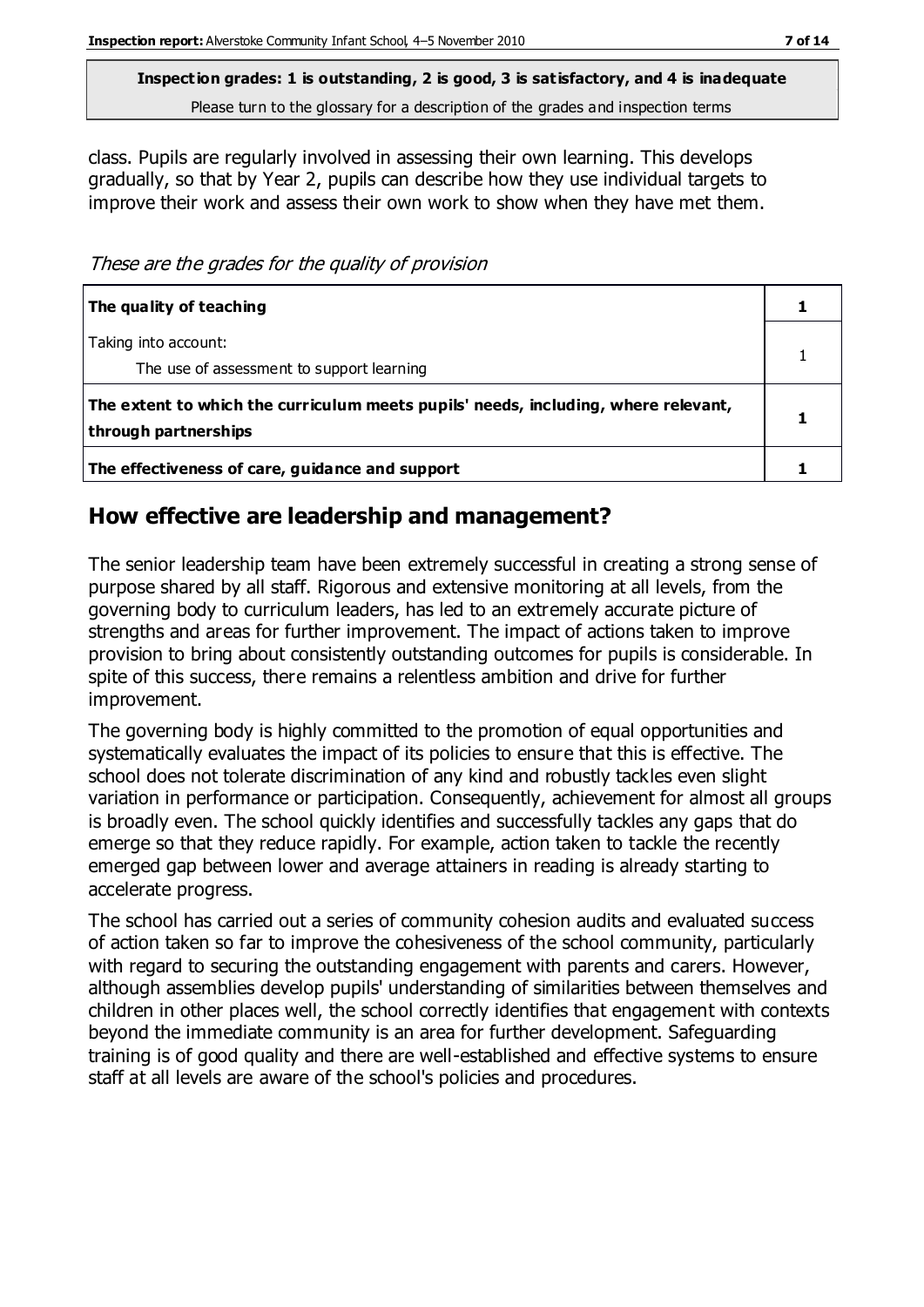Please turn to the glossary for a description of the grades and inspection terms

**The effectiveness of leadership and management in embedding ambition and driving improvement** Taking into account: The leadership and management of teaching and learning **The effectiveness of the governing body in challenging and supporting the school so that weaknesses are tackled decisively and statutory responsibilities met The effectiveness of the school's engagement with parents and carers 1 The effectiveness of partnerships in promoting learning and well-being 1 The effectiveness with which the school promotes equality of opportunity and tackles discrimination The effectiveness of safeguarding procedures 2 The effectiveness with which the school promotes community cohesion 2**

These are the grades for leadership and management

#### **Early Years Foundation Stage**

The outstanding provision and leadership in the Early Years Foundation Stage ensure that children feel safe, confident and are purposefully engaged, resulting in excellent progress. From their often lower than expected starting points, this means children achieve above average levels by the end of their Reception Year. The children clearly enjoy the wide range of activities offered within the vibrant, stimulating environment, both indoors and outdoors. Excellent links with parents play an important part in how quickly pupils settle in and start to achieve. Children are encouraged to be independent as they explore, investigate and problem solve, and their excellent personal development is evident as they play and learn together. For example, a group of children sustained effort, concentration and teamwork to build a boat out of the large construction blocks. Another pair joined in with water and brushes saying, 'We'll paint the sea for you!' Adults are highly skilled at judging when to observe pupils and when to interact, with a striking impact on learning. Later, the same activity had evolved into using a large, plastic sheet to create the sea. The teaching assistant prompted the children but allowed them to take the lead as they tried to keep the sheet flat on a windy day, only leading the discussion of potential safety risks when they wanted to cover it in water.

**The effectiveness with which the school deploys resources to achieve value for money 1**

There is an excellent balance between activities led by the teachers and ones that they choose for themselves. Using their observations, staff assess children's learning and development precisely and plan next steps carefully to meet the needs of each child. Adults give excellent attention to cater for the needs and interests of the children and use imaginative strategies to engage them. There was much excitement when the news filtered through the children that a letter had been found from Percy the park keeper in his cottage, the current subject of the outdoor role play area.

**1**

1

**1**

**1**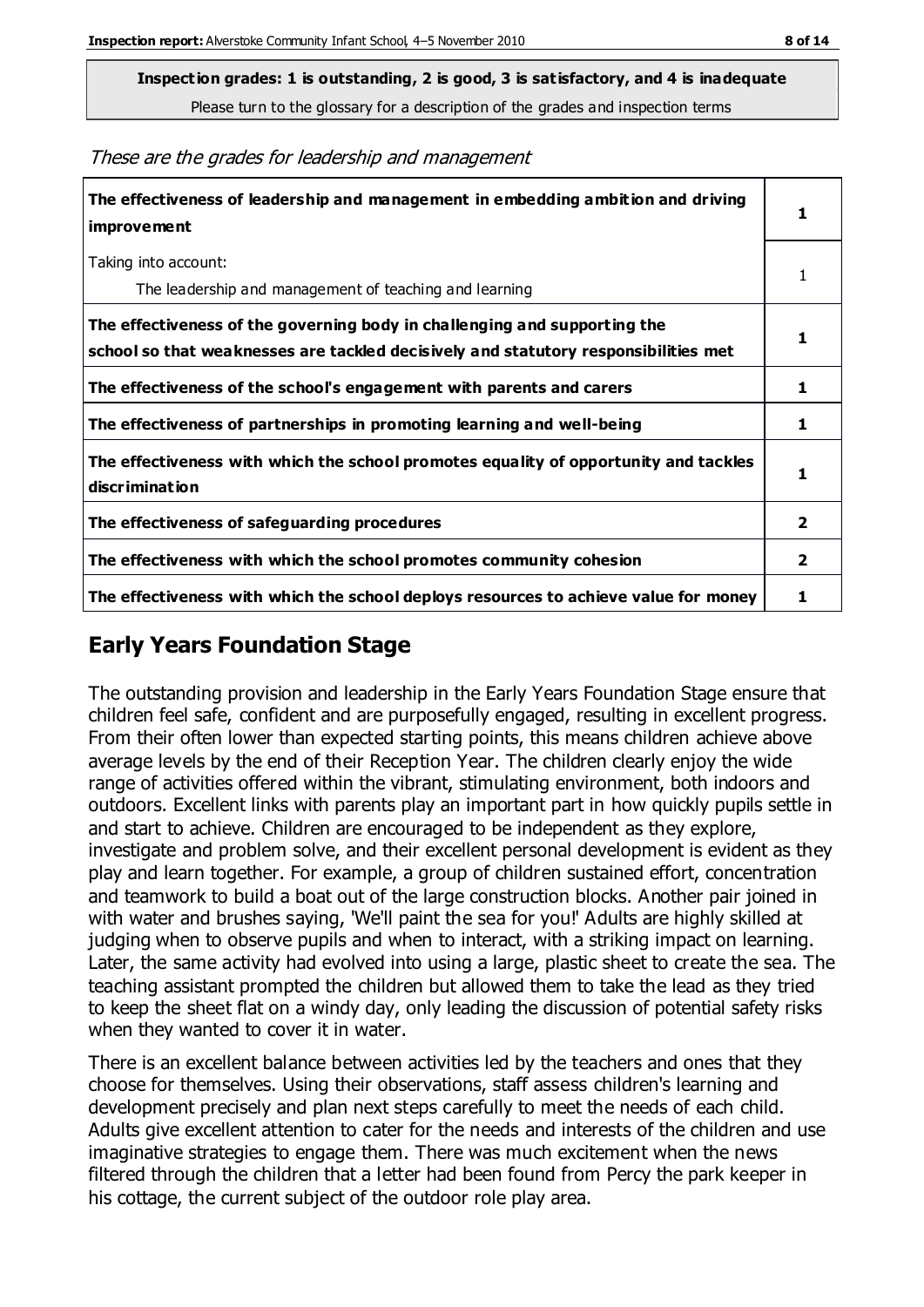Please turn to the glossary for a description of the grades and inspection terms

These are the grades for the Early Years Foundation Stage

| Overall effectiveness of the Early Years Foundation Stage                             |  |
|---------------------------------------------------------------------------------------|--|
| Taking into account:<br>Outcomes for children in the Early Years Foundation Stage     |  |
| The quality of provision in the Early Years Foundation Stage                          |  |
| The effectiveness of leadership and management of the Early Years Foundation<br>Stage |  |

## **Views of parents and carers**

Parents and carers were unanimous in their agreement that their children enjoy school and that the school keeps them safe. The overwhelming majority expressed positive views about most aspects of the school's work. A number of parents and carers also made comments that reflected high levels of satisfaction. There were very few comments that raised any concerns. Inspectors took note of those that did, though there were no common or repeating themes. Inspectors fully support parents' and carers' very positive views.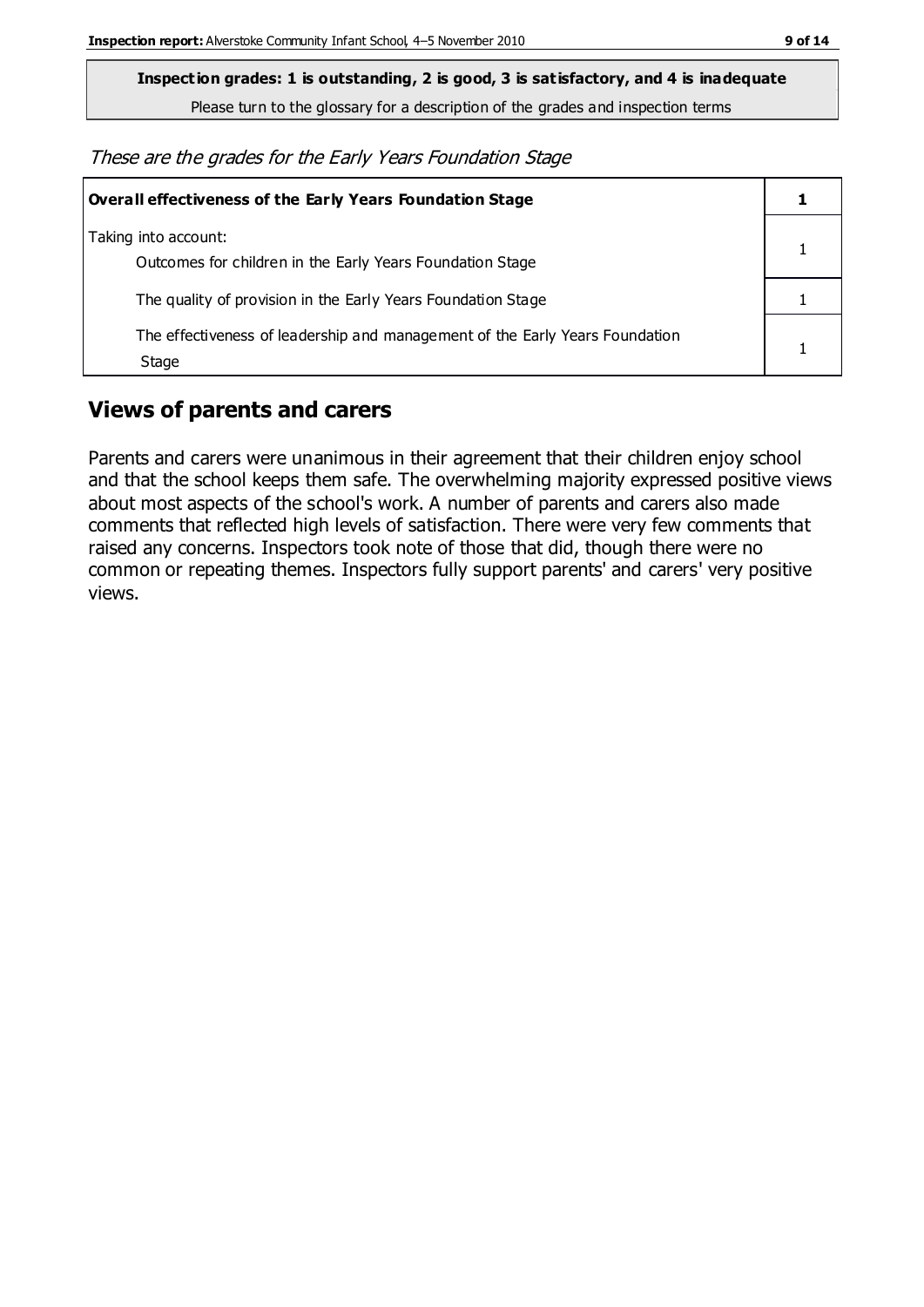#### **Responses from parents and carers to Ofsted's questionnaire**

Ofsted invited all the registered parents and carers of pupils registered at Alverstoke Community Infant School to complete a questionnaire about their views of the school. In the questionnaire, parents and carers were asked to record how strongly they agreed with 13 statements about the school.

The inspection team received 79 completed questionnaires by the end of the on-site inspection. In total, there are 175 pupils registered at the school.

| <b>Statements</b>                                                                                                                                                                                                                                       | <b>Strongly</b><br>agree |               | Agree        |               | <b>Disagree</b> |               | <b>Strongly</b><br>disagree |             |
|---------------------------------------------------------------------------------------------------------------------------------------------------------------------------------------------------------------------------------------------------------|--------------------------|---------------|--------------|---------------|-----------------|---------------|-----------------------------|-------------|
|                                                                                                                                                                                                                                                         | <b>Total</b>             | $\frac{0}{0}$ | <b>Total</b> | $\frac{0}{0}$ | <b>Total</b>    | $\frac{0}{0}$ | <b>Total</b>                | %           |
| My child enjoys school                                                                                                                                                                                                                                  | 66                       | 84            | 13           | 16            | 0               | 0             | $\mathbf 0$                 | $\mathbf 0$ |
| The school keeps my child<br>safe                                                                                                                                                                                                                       | 65                       | 82            | 14           | 18            | 0               | 0             | $\mathbf 0$                 | $\mathbf 0$ |
| My school informs me about<br>my child's progress                                                                                                                                                                                                       | 53                       | 67            | 22           | 28            | 4               | 5             | $\mathbf 0$                 | $\mathbf 0$ |
| My child is making enough<br>progress at this school                                                                                                                                                                                                    | 48                       | 61            | 27           | 34            | $\overline{2}$  | 3             | 1                           | 1           |
| The teaching is good at this<br>school                                                                                                                                                                                                                  | 54                       | 68            | 22           | 28            | $\mathbf{1}$    | $\mathbf{1}$  | $\mathbf 0$                 | $\mathbf 0$ |
| The school helps me to<br>support my child's learning                                                                                                                                                                                                   | 49                       | 62            | 28           | 35            | 1               | 1             | $\mathbf 0$                 | $\mathbf 0$ |
| The school helps my child to<br>have a healthy lifestyle                                                                                                                                                                                                | 46                       | 58            | 32           | 41            | 0               | $\mathbf 0$   | $\mathbf 0$                 | $\mathbf 0$ |
| The school makes sure that<br>my child is well prepared for<br>the future (for example<br>changing year group,<br>changing school, and for<br>children who are finishing<br>school, entering further or<br>higher education, or entering<br>employment) | 46                       | 58            | 22           | 28            | 0               | 0             | $\mathbf 0$                 | $\mathbf 0$ |
| The school meets my child's<br>particular needs                                                                                                                                                                                                         | 44                       | 56            | 28           | 35            | 3               | 4             | $\mathbf 0$                 | $\mathbf 0$ |
| The school deals effectively<br>with unacceptable behaviour                                                                                                                                                                                             | 40                       | 51            | 31           | 39            | $\overline{2}$  | 3             | 0                           | $\mathbf 0$ |
| The school takes account of<br>my suggestions and concerns                                                                                                                                                                                              | 41                       | 52            | 31           | 39            | 3               | 4             | 0                           | 0           |
| The school is led and<br>managed effectively                                                                                                                                                                                                            | 53                       | 67            | 24           | 30            | $\mathbf 0$     | $\mathbf 0$   | $\mathbf 0$                 | $\mathbf 0$ |
| Overall, I am happy with my<br>child's experience at this<br>school                                                                                                                                                                                     | 59                       | 75            | 17           | 22            | $\mathbf{1}$    | $\mathbf{1}$  | $\mathbf 0$                 | $\mathbf 0$ |

The table above summarises the responses that parents and carers made to each statement. The percentages indicate the proportion of parents and carers giving that response out of the total number of completed questionnaires. Where one or more parents and carers chose not to answer a particular question, the percentages will not add up to 100%.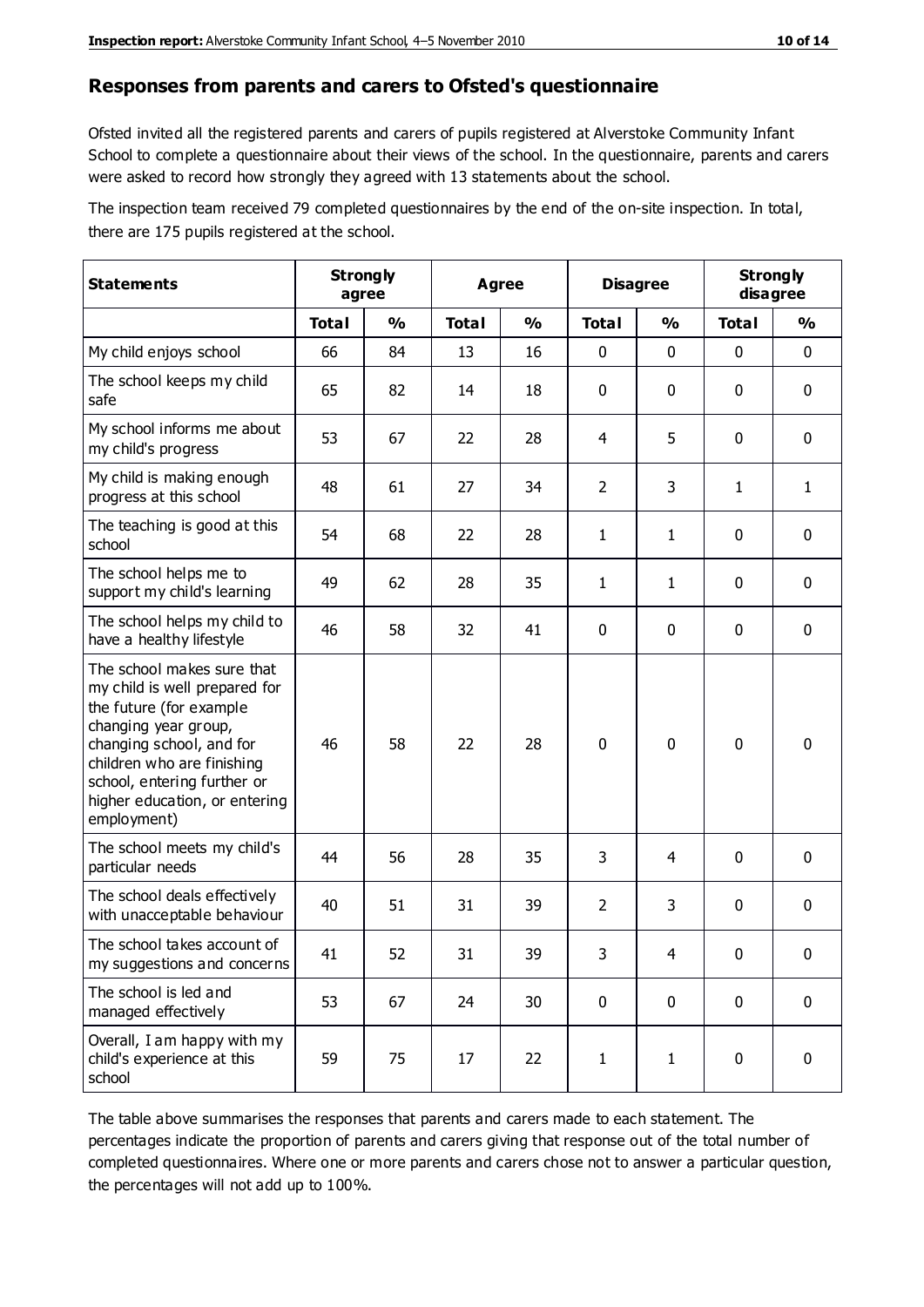# **Glossary**

| Grade   | <b>Judgement</b> | <b>Description</b>                                                                                                                                                                                                            |
|---------|------------------|-------------------------------------------------------------------------------------------------------------------------------------------------------------------------------------------------------------------------------|
| Grade 1 | Outstanding      | These features are highly effective. An outstanding school<br>provides exceptionally well for all its pupils' needs.                                                                                                          |
| Grade 2 | Good             | These are very positive features of a school. A school that<br>is good is serving its pupils well.                                                                                                                            |
| Grade 3 | Satisfactory     | These features are of reasonable quality. A satisfactory<br>school is providing adequately for its pupils.                                                                                                                    |
| Grade 4 | Inadequate       | These features are not of an acceptable standard. An<br>inadequate school needs to make significant improvement<br>in order to meet the needs of its pupils. Ofsted inspectors<br>will make further visits until it improves. |

#### **What inspection judgements mean**

#### **Overall effectiveness of schools**

|                       | Overall effectiveness judgement (percentage of schools) |      |                     |                   |
|-----------------------|---------------------------------------------------------|------|---------------------|-------------------|
| <b>Type of school</b> | <b>Outstanding</b>                                      | Good | <b>Satisfactory</b> | <b>Inadequate</b> |
| Nursery schools       | 58                                                      | 36   | 4                   | 2                 |
| Primary schools       | 8                                                       | 43   | 40                  | 9                 |
| Secondary schools     | 10                                                      | 35   | 42                  | 13                |
| Sixth forms           | 13                                                      | 39   | 45                  | 3                 |
| Special schools       | 33                                                      | 42   | 20                  | 4                 |
| Pupil referral units  | 18                                                      | 40   | 29                  | 12                |
| All schools           | 11                                                      | 42   | 38                  | 9                 |

New school inspection arrangements were introduced on 1 September 2009. This means that inspectors now make some additional judgements that were not made previously.

The data in the table above are for the period 1 September 2009 to 31 March 2010 and are the most recently published data available (see **[www.ofsted.gov.uk](http://www.ofsted.gov.uk/)**). Please note that the sample of schools inspected during the autumn and spring terms 2009/10 was not representative of all schools nationally, as weaker schools are inspected more frequently than good or outstanding schools.

Percentages are rounded and do not always add exactly to 100. Secondary school figures in clude those that have sixth forms, and sixth form figures include only the data specifically for sixth form inspection judgements.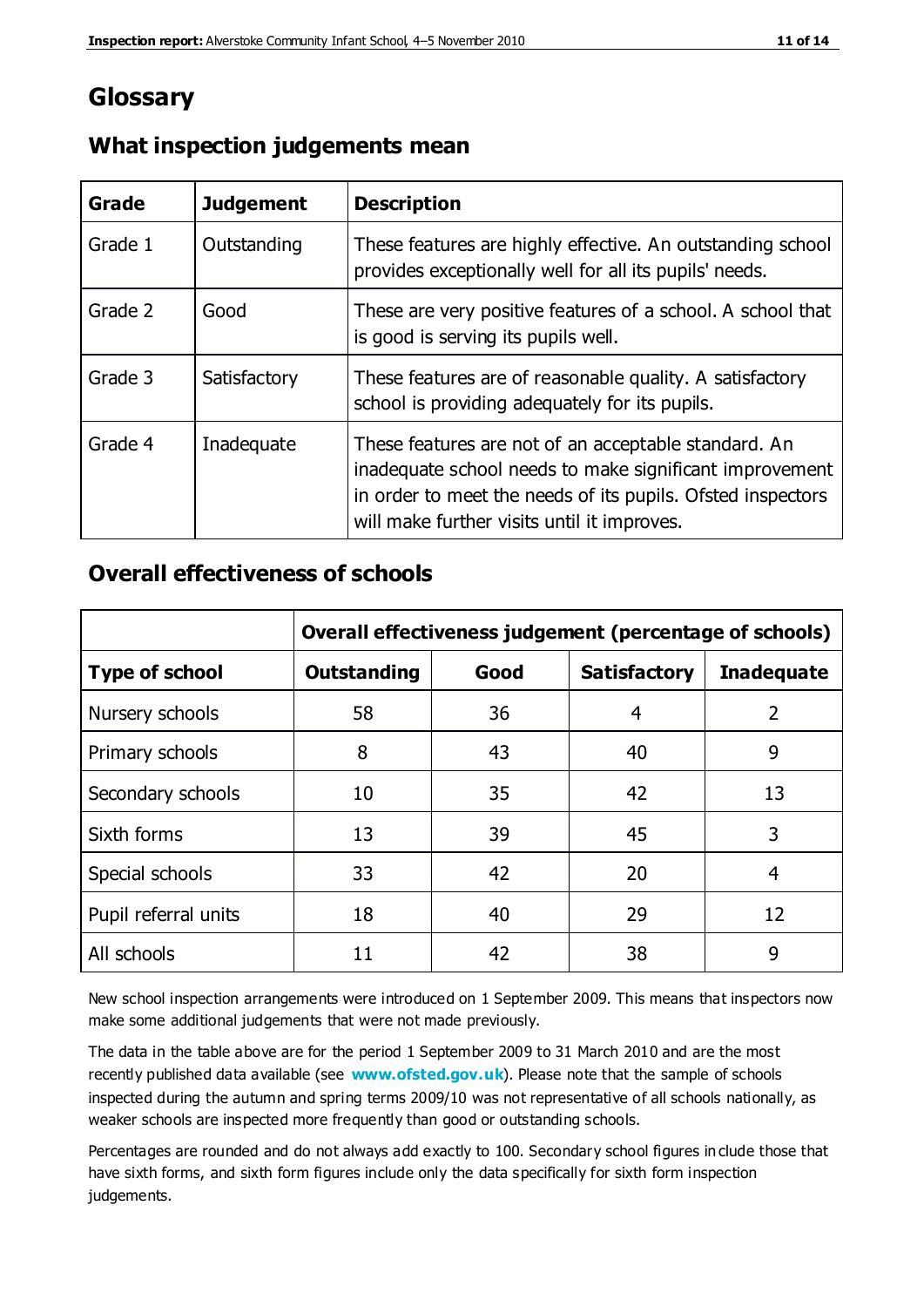# **Common terminology used by inspectors**

| Achievement:               | the progress and success of a pupil in their learning,<br>development or training.                                                                                                                                                          |  |  |
|----------------------------|---------------------------------------------------------------------------------------------------------------------------------------------------------------------------------------------------------------------------------------------|--|--|
| Attainment:                | the standard of the pupils' work shown by test and<br>examination results and in lessons.                                                                                                                                                   |  |  |
| Capacity to improve:       | the proven ability of the school to continue<br>improving. Inspectors base this judgement on what<br>the school has accomplished so far and on the quality<br>of its systems to maintain improvement.                                       |  |  |
| Leadership and management: | the contribution of all the staff with responsibilities,<br>not just the headteacher, to identifying priorities,<br>directing and motivating staff and running the school.                                                                  |  |  |
| Learning:                  | how well pupils acquire knowledge, develop their<br>understanding, learn and practise skills and are<br>developing their competence as learners.                                                                                            |  |  |
| Overall effectiveness:     | inspectors form a judgement on a school's overall<br>effectiveness based on the findings from their<br>inspection of the school. The following judgements,<br>in particular, influence what the overall effectiveness<br>judgement will be. |  |  |
|                            | The school's capacity for sustained<br>improvement.                                                                                                                                                                                         |  |  |
|                            | Outcomes for individuals and groups of pupils.                                                                                                                                                                                              |  |  |
|                            | The quality of teaching.                                                                                                                                                                                                                    |  |  |
|                            | The extent to which the curriculum meets<br>pupils' needs, including, where relevant,<br>through partnerships.                                                                                                                              |  |  |
|                            | The effectiveness of care, guidance and<br>support.                                                                                                                                                                                         |  |  |
| Progress:                  | the rate at which pupils are learning in lessons and<br>over longer periods of time. It is often measured by<br>comparing the pupils' attainment at the end of a key                                                                        |  |  |

stage with their attainment when they started.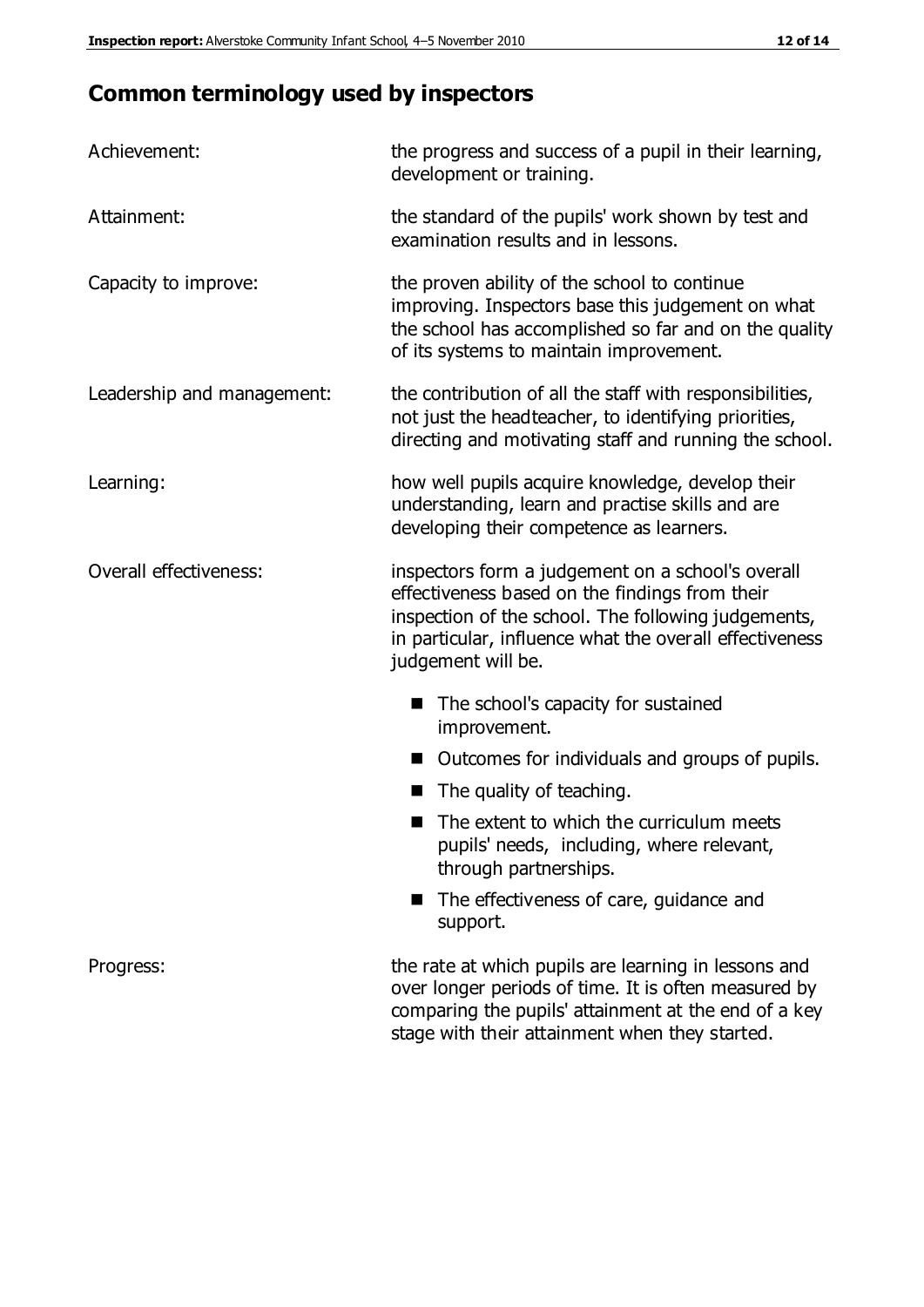#### **This letter is provided for the school, parents and carers to share with their children. It describes Ofsted's main findings from the inspection of their school.**

8 November 2010

#### Dear Pupils

#### **Inspection of Alverstoke Community Infant School, Gosport PO12 2LH**

Thank you for the lovely welcome you gave us when we visited your school recently. We really enjoyed talking to you and we are very grateful to you for helping us find out all about your school. You clearly love coming to school and enjoy it a great deal and we can see why. It is an outstanding place to be. We thought you all follow your school motto, 'Work, play, share, care' exceptionally well.

Here are some of the things that we particularly liked:

- You behave extremely well, are thoughtful, considerate and give each other excellent support and encouragement.
- You are very good at getting on and working exceptionally well when not being told exactly what to do by an adult.
- You try very hard to make sure you come to school as often as you can and do very well with your reading, writing and mathematics.
- Your teachers are excellent at getting you actively involved in your learning and asking you the right questions to help you learn as quickly as you can.
- Your school has outstanding leaders who are always trying to make things even better for you.
- $\blacksquare$  The adults in school make sure you are very well cared for.

To make sure that all of you do as well as you possibly can, we have asked your school to make sure that you always know what you are supposed to be learning when doing a reading activity and to help you use your knowledge of letter sounds to read new words

You can all help by always making your best effort during reading activities, especially if not working with an adult, and trying very hard to sound out new words.

Yours sincerely

Clive Dunn Lead inspector